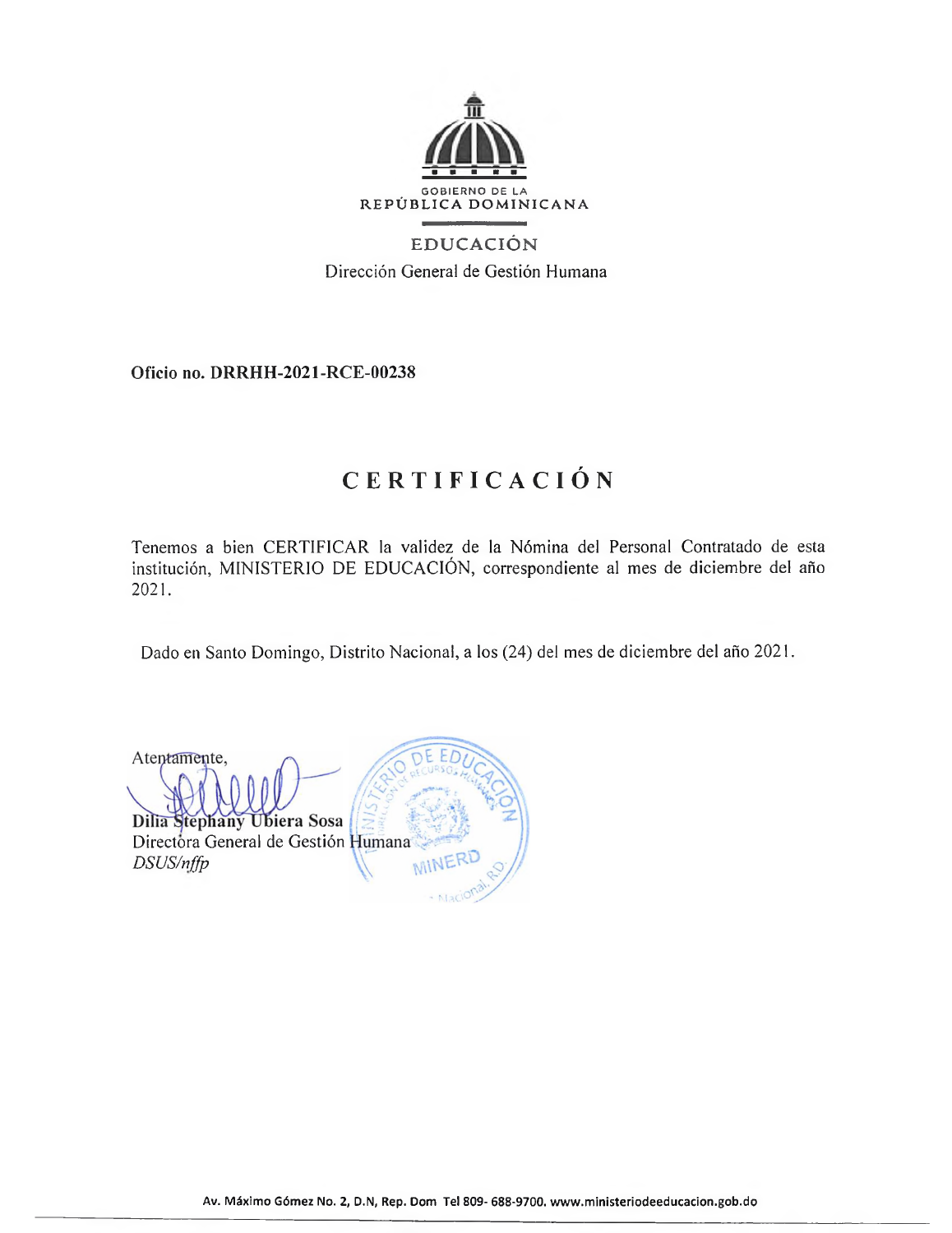

#### **EDUCACIÓN DIRECCIÓN GENERAL DE GESTIÓN HUMANA**

| RELACIÓN DE PERSONAL CONTRATADO ACTUALIZADO AL MES DE DICIEMBRE DEL 2021 |                          |                                                          |                                  |                                    |                                     |
|--------------------------------------------------------------------------|--------------------------|----------------------------------------------------------|----------------------------------|------------------------------------|-------------------------------------|
| <b>NOMBRE</b>                                                            | CARGO                    | <b>DEPENDENCIA</b>                                       | <b>FECHA</b><br><b>DE INICIO</b> | <b>FECHA</b><br><b>VENCIMIENTO</b> | <b>MENSUAL</b><br><b>MONTO RD\$</b> |
| IRAFAELA DE LA ROSA AQUINO DE DIAZ                                       | <b>SUPERVISOR</b>        | <b>DIRECCION NACIONAL DE SUPERVISION EDUCAT</b>          | 02/08/2021                       | 02/08/2022                         | 80,000.00                           |
| <b>DAMIAN PERALTA</b>                                                    | <b>COORDINADOR</b>       | <b>IDIRECCION DE GESTION Y DESCENTRALIZACION</b>         | 20/11/2021                       | 20/11/2022                         | 130,000.00                          |
| MANUEL NICOLAS GONZALEZ UREJA                                            | <b>ASESOR</b>            | <b>IDIRECCION GENERAL DE EDUCACION BASICA</b>            | 01/10/2021                       | 30/09/2022                         | 130,000.00                          |
| IRMA S ENRIQUETA LEVASSEUR MARZAN                                        | COORDINADOR              | VICE MINISTERIO DE GESTION DOCENTE                       | 01/02/2021                       | 31/01/2022                         | 120,000.00                          |
| MIRNA CRISELVA AQUINO GUERRERO                                           | <b>ASESOR</b>            | DEPARTAMENTO DE CURRICULUM                               | 01/05/2021                       | 30/04/2022                         | 130,000.00                          |
| THELMA ARVELO DE JESUS                                                   | <b>EDITOR</b>            | ORGANO TECNICO DEL CONSEJO NACIONAL DE EDUCACION         | 14/05/2021                       | 14/05/2022                         | 60,000.00                           |
| <b>IEFFREN SANCHEZ SORIANO</b>                                           | <b>ASESOR</b>            | DEPARTAMENTO DE RELACIONES LABORALES Y S                 | 01/06/2021                       | 31/05/2022                         | 75,000.00                           |
| İMIGUEL ANGEL DIAZ HERRERA                                               | <b>COORDINADOR</b>       | DIRECCION NACIONAL DE EDUCACION MEDIA                    | 20/11/2021                       | 20/11/2022                         | 120,000.00                          |
| ERIDANIA ROSABEL DIAZ ALMANZAR                                           | COORDINADORA             | IVICE MINISTERIO DE GESTION DOCENTE                      | 01/10/2021                       | 01/10/2022                         | 80,000.00                           |
| <b>BARBARA MAZARA MEJIA</b>                                              | COORDINADORA             | <b>DIRECCION DE PARTICIPACION COMUNITARIA</b>            | 01/10/2021                       | 01/10/2022                         | 80,000.00                           |
| VICTOR SANTICO COATS                                                     | <b>DIRECTOR DEPTO.</b>   | IDIRECCION GENERAL DE EVALUACION Y CERTIFICACION DOCENTE | 15/10/2021                       | 15/10/2022                         | 130,000.00                          |
| <b>VICTOR MANUEL FELIZ</b>                                               | <b>ASESOR</b>            | DEPARTAMENTO DE COMPENSACION Y BENEFICIOS                | 16/04/2022                       | 16/04/2022                         | 100,000.00                          |
| EDUVIGEN ROSARIO GONZALEZ                                                | DIRECTOR (A)             | <b>IDIRECCION DISTRITAL 10-03 SANTO DOMINGO NOROESTE</b> | 20/10/2021                       | 20/10/2022                         | 110,000.00                          |
| <b>EVARISTO GUERRERO BERROA</b>                                          | <b>ASESOR</b>            | OFICINA DE COOPERACION INTERNACIONAL                     | 01/04/2020                       | 31/03/2022                         | 100,000.00                          |
| PEDRO MARIA FEBLE OVIEDO                                                 | <b>ENCARGADO DE SECC</b> | DESPACHO DEL MINISTRO DE EDUCACION                       | 01/04/2021                       | 31/03/2022                         | 90,000.00                           |
| ISMAEL HERNANDEZ GUERRERO                                                | COORDINADOR ADM          | DIRECCION GENERAL DE EDUCACION MEDIA                     | 01/03/2021                       | 28/02/2022                         | 80,000.00                           |
| <b>ANA RAMONA VALDEZ</b>                                                 | SOPORTE ADMINISTRATIVO   | VICE MINISTERIO DE GESTION DOCENTE                       | 01/06/2021                       | 31/05/2022                         | 40,000.00                           |
| lCLARA ELISA TAPIA NIN DE BENITEZ                                        | <b>COORDINADOR</b>       | VICE MINISTERIO DE GESTION DOCENTE                       | 01/09/2021                       | 31/08/2022                         | 150,000.00                          |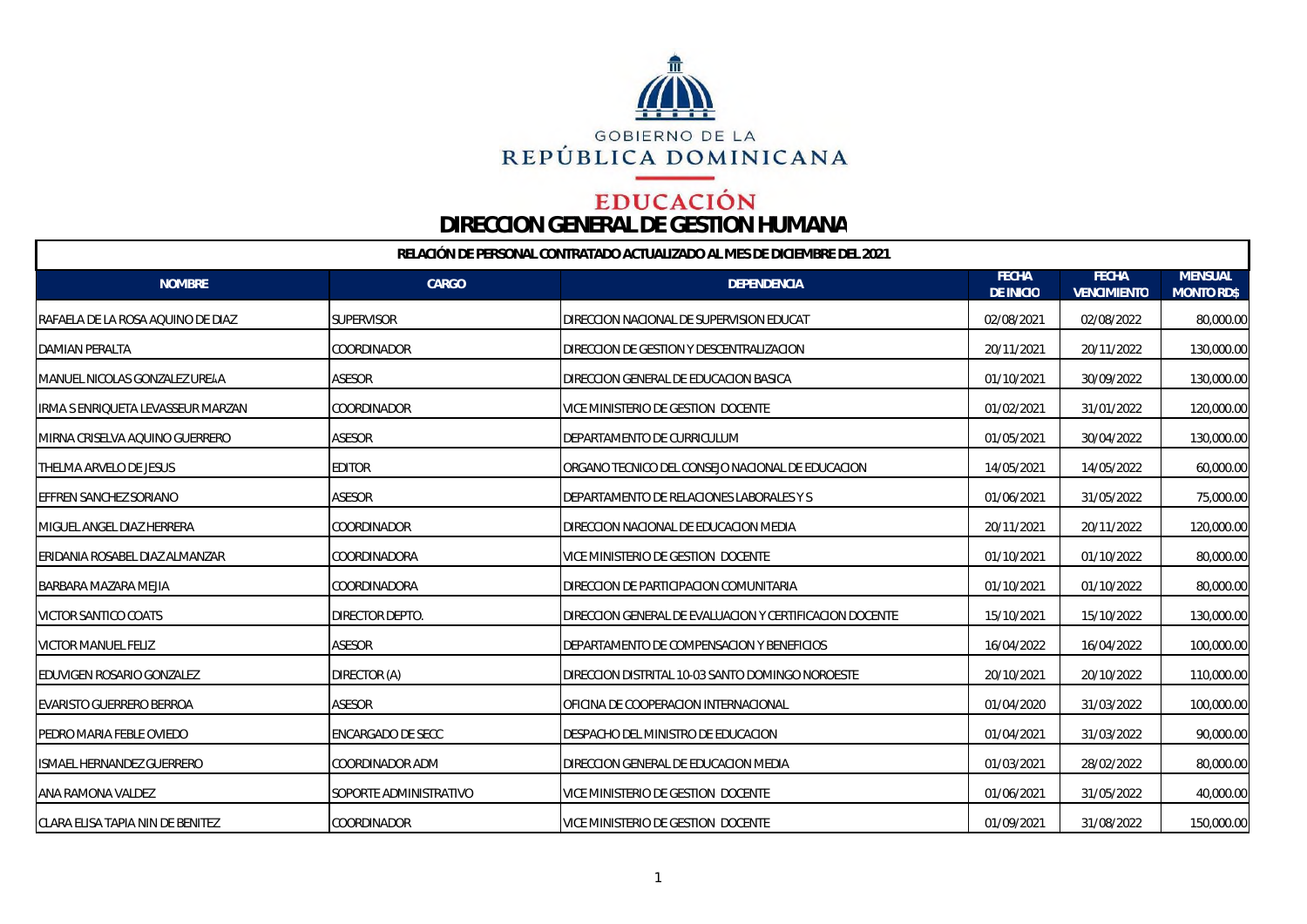

#### **EDUCACIÓN DIRECCIÓN GENERAL DE GESTIÓN HUMANA**

| RELACIÓN DE PERSONAL CONTRATADO ACTUALIZADO AL MES DE DICIEMBRE DEL 2021 |                               |                                                          |                                  |                                    |                                     |  |
|--------------------------------------------------------------------------|-------------------------------|----------------------------------------------------------|----------------------------------|------------------------------------|-------------------------------------|--|
| <b>NOMBRE</b>                                                            | CARGO                         | <b>DEPENDENCIA</b>                                       | <b>FECHA</b><br><b>DE INICIO</b> | <b>FECHA</b><br><b>VENCIMIENTO</b> | <b>MENSUAL</b><br><b>MONTO RD\$</b> |  |
| MIRELYS LUISA CHALAS VELAZQUEZ                                           | DIRECTOR DEPTO.               | <b>IDEPARTAMENTO DE SOSTENIBILIDAD AMBIENTAL</b>         | 10/06/2021                       | 10/06/2022                         | 150,000.00                          |  |
| JULIANA CASTILLO VASQUEZ DE JIMENEZ                                      | COORDINADOR                   | DIRECCION DISTRITAL 10-04 SANTO DOMINGO                  | 01/03/2021                       | 28/02/2022                         | 80,000.00                           |  |
| DOMINGO PAREDES FELIZ                                                    | DIRECTOR (A)                  | IDIRECCION GENERAL DE EVALUACION Y CERTIFICACION DOCENTE | 15/10/2021                       | 15/10/2022                         | 150,000.00                          |  |
| ANGEL ULERIO PEÑA                                                        | SUB DIRECTOR (A)              | DIRECCION DE COLEGIOS PRIVADOS                           | 01/04/2021                       | 31/03/2022                         | 150,000.00                          |  |
| FRANCISCA DE LA CRUZ DE LA CRUZ                                          | DIRECTOR (A)                  | DIRECCION DE ORIENTACION, PSICOLOGIA Y A                 | 01/10/2021                       | 30/09/2022                         | 130,000.00                          |  |
| AQUILES PATRICIO MOLINA FERNANDEZ                                        | <b>ASESOR</b>                 | <b>DIRECCION DE CULTOS</b>                               | 01/06/2021                       | 31/05/2022                         | 100,000.00                          |  |
| YASIRIS JACKSON DE FRIAS                                                 | <b>ASESOR</b>                 | <b>OFICINA DE COOPERACION INTERNACIONAL</b>              | 01/04/2021                       | 30/03/2022                         | 100,000.00                          |  |
| TEOFILO LUCIANO ESPINOSA                                                 | SUB DIRECTOR (A)              | <b>IDIRECCION NACIONAL DE SUPERVISION EDUCATIVA</b>      | 01/04/2021                       | 31/03/2022                         | 150,000.00                          |  |
| RAFAEL AUGUSTO SANCHEZ NIN                                               | <b>SUPERVISOR DE DISTRITO</b> | DIRECCION DISTRITAL 02-06 SAN JUAN DE LA                 | 01/06/2021                       | 31/05/2022                         | 50,000.00                           |  |
| FRANCISCO LEBRON PEREZ                                                   | <b>SUPERVISOR DE DISTRITO</b> | DIRECCION DISTRITAL 02-05 SAN JUAN DE LA                 | 01/06/2021                       | 31/05/2022                         | 50,000.00                           |  |
| JOSE SANCHEZ ENCARNACION                                                 | DIRECTOR ADM                  | <b>DIRECCION DE PRUEBAS NACIONALES</b>                   | 01/10/2021                       | 30/09/2022                         | 130,000.00                          |  |
| VICTOR CESAR FELIZ ALCANTARA                                             | SUPERVISOR DE DISTRITO        | DIRECCION DISTRITAL 02-01 ELIAS PIAA                     | 01/06/2021                       | 31/05/2022                         | 50,000.00                           |  |
| <b>GERMANIA JIMENEZ SANCHEZ</b>                                          | COORDINADOR                   | DIRECCION CURRICULUM Y EVALUACION EDUCA                  | 21/12/2020                       | 21/12/2021                         | 71,400.00                           |  |
| SANTIAGO ANDRES PELA TAVERAS                                             | <b>DIRECTOR GRAL A</b>        | <b>IDIRECCION GENERAL DE EDUCACION PARA JOVE</b>         | 17/09/2021                       | 17/09/2022                         | 189,000.00                          |  |
| <b>ADRIANO SILVERIO</b>                                                  | COORDINADOR                   | <b>DIRECCION DE PARTICIPACION COMUNITARIA</b>            | 01/02/2021                       | 31/01/2022                         | 80,000.00                           |  |
| <b>BOLIVAR GOMEZ</b>                                                     | DIRECTOR (A)                  | <b>DIRECCION DE PARTICIPACION COMUNITARIA</b>            | 01/10/2021                       | 30/09/2022                         | 130,000.00                          |  |
| ROBERTO ANTONIO MARTE GARCIA                                             | DIRECTOR (A)                  | <b>DIRECCION GENERAL DE EDUCACION MEDIA</b>              | 17/09/2021                       | 17/09/2022                         | 189,000.00                          |  |
| <b>GERTRUDIS JOHNSON DISHMEY</b>                                         | DIRECTOR DEPTO.               | DIRECCION GENERAL DE EDUCACION BASICA                    | 01/10/2021                       | 30/09/2022                         | 130,000.00                          |  |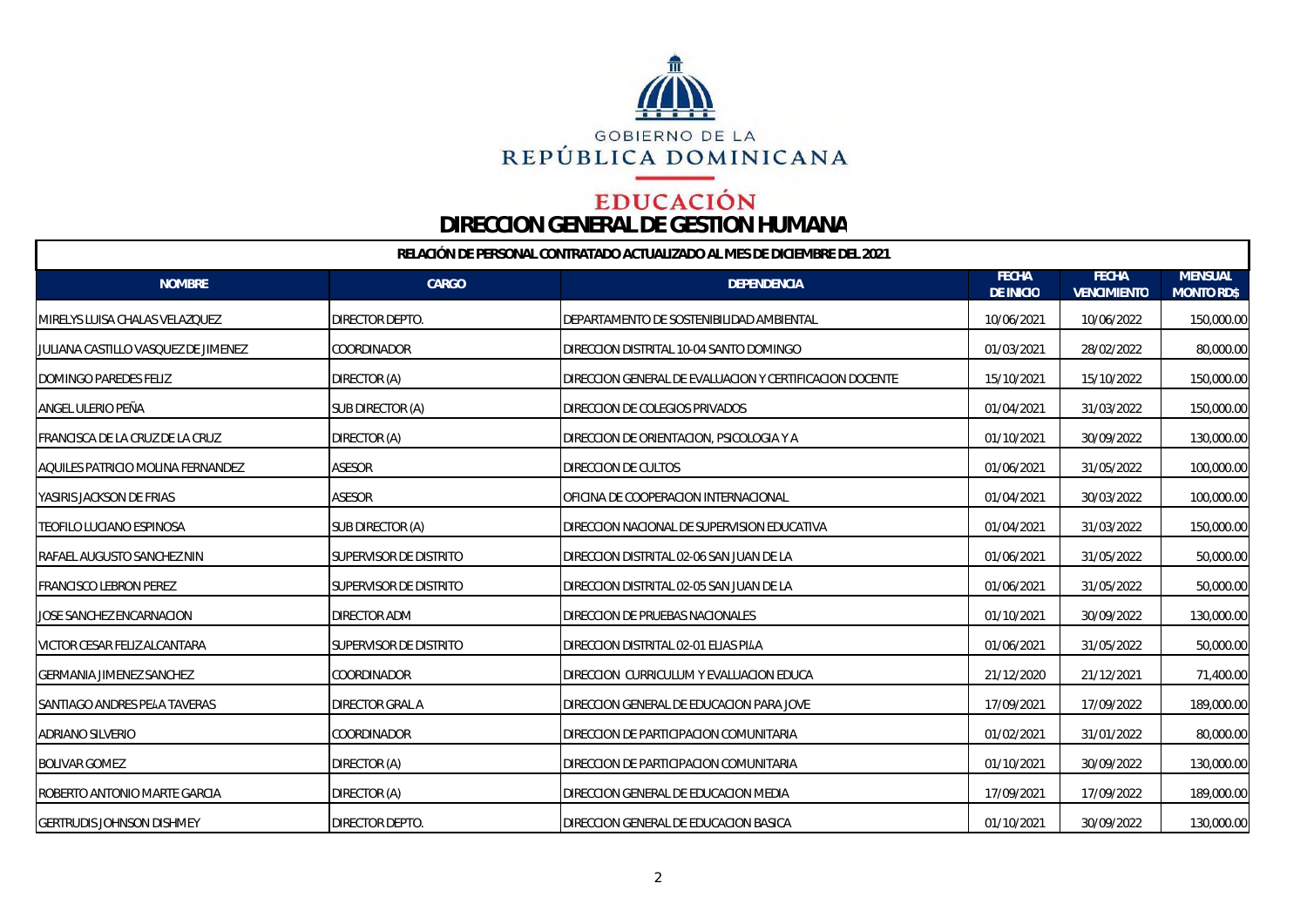

# **DIRECCIÓN GENERAL DE GESTIÓN HUMANA**

| RELACIÓN DE PERSONAL CONTRATADO ACTUALIZADO AL MES DE DICIEMBRE DEL 2021 |                                |                                                  |                                  |                                    |                                     |  |
|--------------------------------------------------------------------------|--------------------------------|--------------------------------------------------|----------------------------------|------------------------------------|-------------------------------------|--|
| <b>NOMBRE</b>                                                            | CARGO                          | <b>DEPENDENCIA</b>                               | <b>FECHA</b><br><b>DE INICIO</b> | <b>FECHA</b><br><b>VENCIMIENTO</b> | <b>MENSUAL</b><br><b>MONTO RD\$</b> |  |
| <b>DIONISIO CASTILLO LORA</b>                                            | SOPORTE ADMINISTRATIVO         | VICE MINISTERIO DE GESTION DOCENTE               | 01/06/2021                       | 30/05/2022                         | 40,000.00                           |  |
| DIOMERIS YULISA VASQUEZ DOMINGUEZ                                        | <b>ASESOR</b>                  | <b>OFICINA DE COOPERACION INTERNACIONAL</b>      | 01/04/2021                       | 31/03/2022                         | 100,000.00                          |  |
| CRISTINA EUSEBIO MATEO                                                   | SUB DIRECTOR (A)               | <b>DIRECCION NACIONAL DE EDUCACION BASICA</b>    | 12/11/2021                       | 12/11/2022                         | 130,000.00                          |  |
| IJUAN YSIDRO RODRIGUEZ ACOSTA                                            | <b>DIRECTOR EJECUTIVO</b>      | DIRECCION DE CATEDRA CIUDADANA                   | 10/05/2021                       | 10/05/2022                         | 150,000.00                          |  |
| IDEMETRIO ANTONIO SOLANO ORTEGA                                          | <b>ASESOR</b>                  | <b>IDIRECCION DE RECURSOS HUMANOS</b>            | 01/03/2021                       | 28/02/2022                         | 125,000.00                          |  |
| IAMBAR CRISTINA PINALES PEREZ                                            | <b>ASESOR</b>                  | <b>OFICINA DE COOPERACION INTERNACIONAL</b>      | 01/04/2021                       | 31/03/2022                         | 100,000.00                          |  |
| MIGUEL DAMASO ROJO GONZALEZ                                              | COORDINADOR                    | DESPACHO DEL MINISTRO DE EDUCACION               | 01/09/2021                       | 31/08/2022                         | 234,000.00                          |  |
| <b>ADOLFO SANZ ZUCCHERINO</b>                                            | <b>MONITOR</b>                 | POLITECNICO PADRE JOAQUIM ROSSELLO 15-05         | 01/08/2021                       | 31/07/2022                         | 50,000.00                           |  |
| JOSE ALBERTO HERRERA ARIAS                                               | DIRECTOR (A)                   | <b>DIRECCION DISTRITAL 03-04 BANI</b>            | 20/10/2021                       | 20/10/2022                         | 110,000.00                          |  |
| LUIS GREGORIO SANCHEZ ROSSIS                                             | SUB DIRECTOR (A)               | DIRECCION REGIONAL DE EDUCACION DE AZUA          | 16/04/2021                       | 16/04/2022                         | 70,000.00                           |  |
| SABITA JIMENEZ QUEVEDO                                                   | DIRECTOR (A)                   | DIRECCION DISTRITAL 02-03 LAS MATAS DE FARFAN    | 20/10/2021                       | 20/10/2022                         | 105,000.00                          |  |
| JUAN CLEMENTE RODRIGUEZ COLAS                                            | DIRECTOR (A)                   | DIRECCION DISTRITAL 02-01 ELIAS PILA             | 20/10/2021                       | 20/10/2022                         | 105,000.00                          |  |
| JOVINO JIMENEZ BATISTA                                                   | TECNICO FACILITADOR ACOMPALANT | <b>IESC PRIM JUAN PABLO DUARTE MAT 02-01</b>     | 02/08/2021                       | 02/08/2022                         | 25,000.00                           |  |
| <b>FIDEL MATIAS BATISTA FERRERAS</b>                                     | <b>ASESOR</b>                  | <b>IDIRECCION REGIONAL DE EDUCACION DE BARAH</b> | 01/01/2021                       | 01/01/2022                         | 100,000.00                          |  |
| FRANCIA ALTAGRACIA GARCIA LLUBERES                                       | DIRECTOR (A)                   | DIRECCION DISTRITAL 04-06 HAINA                  | 20/10/2021                       | 20/10/2022                         | 110,000.00                          |  |
| IPEDRO PABLO MARTE GUTIERREZ                                             | DIRECTOR (A)                   | DIRECCION DISTRITAL 08-03 SANTIAGO               | 12/11/2021                       | 12/11/2022                         | 110,000.00                          |  |
| <b>HERIBERTO SALCEDO AYALA</b>                                           | COORDINADOR ADM                | DIRECCION REGIONAL DE EDUCACION COTUI            | 11/11/2021                       | 11/11/2022                         | 85,000.00                           |  |
| JOSE FELIPE REYNOSO ROJAS                                                | COORDINADOR ADM                | DIRECCION REGIONAL DE EDUCACION SAN FCO          | 16/04/2021                       | 16/04/2022                         | 80,000.00                           |  |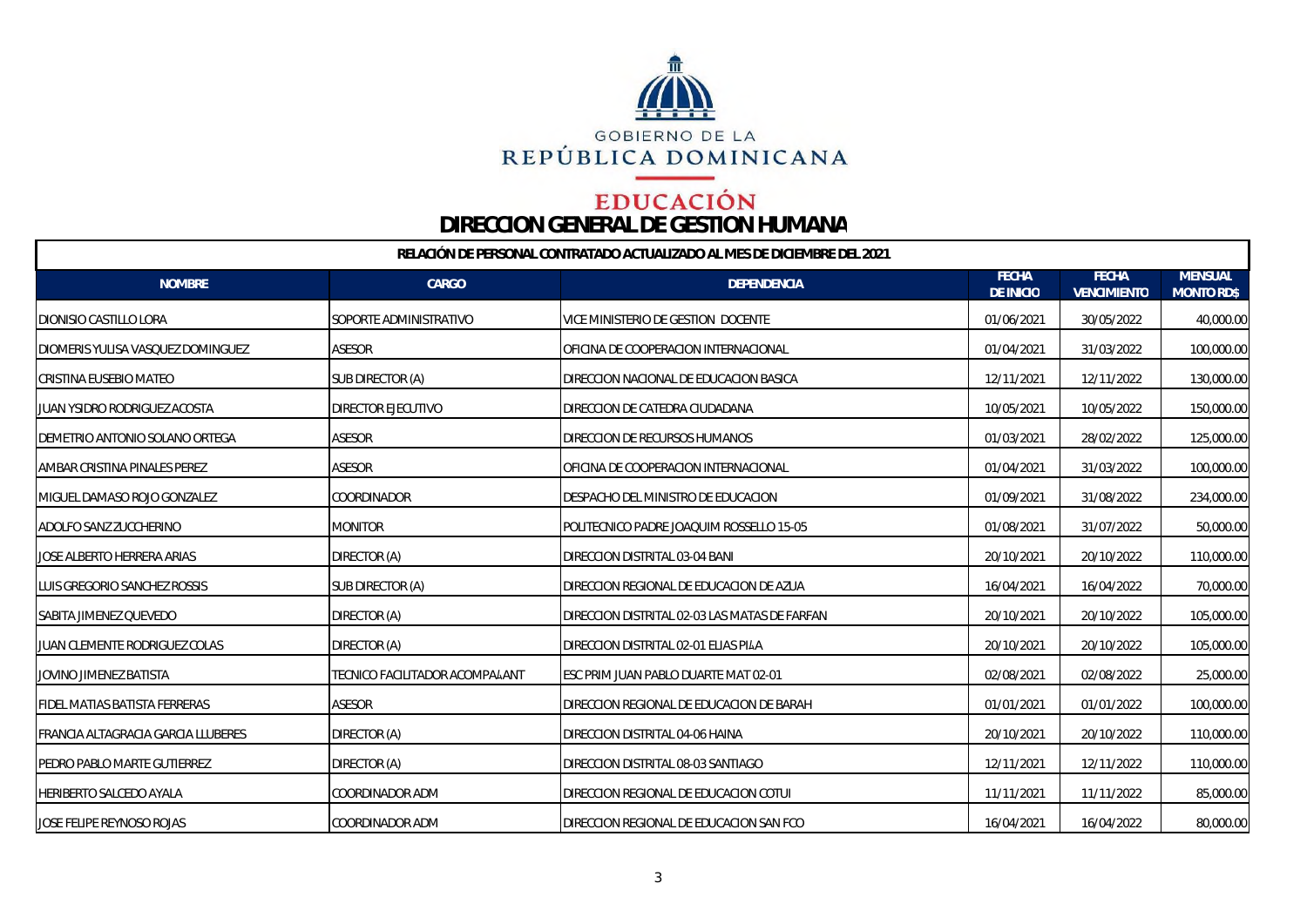

# **DIRECCIÓN GENERAL DE GESTIÓN HUMANA**

| RELACIÓN DE PERSONAL CONTRATADO ACTUALIZADO AL MES DE DICIEMBRE DEL 2021 |                             |                                            |                                  |                                    |                                     |
|--------------------------------------------------------------------------|-----------------------------|--------------------------------------------|----------------------------------|------------------------------------|-------------------------------------|
| <b>NOMBRE</b>                                                            | CARGO                       | <b>DEPENDENCIA</b>                         | <b>FECHA</b><br><b>DE INICIO</b> | <b>FECHA</b><br><b>VENCIMIENTO</b> | <b>MENSUAL</b><br><b>MONTO RD\$</b> |
| ALICIA RONNALIE LOPEZ SAAVEDRA                                           | MONITOR DE MUSICA           | IESC PRIM HERMANA MIRABAL MAT 07-02        | 01/08/2021                       | 31/04/2022                         | 50,000.00                           |
| MARIA ESTEVEZ DE LOS SANTOS                                              | MAESTRO POR CONTRATO        | LIC SEC MAT/VESP DR. MIGUEL CANELA LAZAR   | 01/06/2021                       | 31/05/2022                         | 50,000.00                           |
| LUIS DIAZ MALDONADO                                                      | MAESTRO POR CONTRATO        | LIC SEC MAT/VESP DR. MIGUEL CANELA LAZAR   | 01/08/2021                       | 31/07/2022                         | 50,000.00                           |
| IJUAN CARLOS ALVARADO LINARES                                            | <b>MAESTRO POR CONTRATO</b> | LIC SEC MAT/VESP DR. MIGUEL CANELA LAZAR   | 01/08/2021                       | 31/07/2022                         | 50,000.00                           |
| <b>ENDER ALEXANDER ARAUJO GUTIERREZ</b>                                  | <b>MAESTRO POR CONTRATO</b> | LIC SEC MAT/VESP DR. MIGUEL CANELA LAZAR   | 01/08/2021                       | 31/07/2022                         | 50,000.00                           |
| MILEXSY COROMOTO QUINTERO PEREZ                                          | MAESTRO POR CONTRATO        | LIC SEC MAT/VESP DR. MIGUEL CANELA LAZAR   | 01/08/2021                       | 31/07/2022                         | 50,000.00                           |
| ORTENCIA REYNOSO DE LOS SANTOS                                           | MAESTRO POR CONTRATO        | LIC SEC MAT/VESP DR. MIGUEL CANELA LAZAR   | 01/06/2021                       | 31/05/2022                         | 50,000.00                           |
| <b>EMERLYN RAMIREZ ESTEVEZ</b>                                           | MAESTRO POR CONTRATO        | LIC SEC MAT/VESP DR. MIGUEL CANELA LAZAR   | 01/06/2021                       | 31/05/2022                         | 50,000.00                           |
| IMANUEL ANTONIO ESTEVEZ DURAN                                            | <b>MAESTRO POR CONTRATO</b> | LIC SEC MAT/VESP DR. MIGUEL CANELA LAZAR   | 01/06/2021                       | 31/05/2022                         | 50,000.00                           |
| YADIRA PICHARDO                                                          | <b>MAESTRO POR CONTRATO</b> | LIC SEC MAT/VESP DR. MIGUEL CANELA LAZAR   | 01/08/2021                       | 31/07/2022                         | 50,000.00                           |
| <b>ANGELICA WILCHES ZARATE</b>                                           | <b>MAESTRO POR CONTRATO</b> | LIC SEC MAT/VESP DR. MIGUEL CANELA LAZAR   | 01/08/2021                       | 31/07/2022                         | 50,000.00                           |
| RAFAEL ESPINOSA PELA                                                     | MAESTRO POR CONTRATO        | LIC SEC MAT/VESP DR. MIGUEL CANELA LAZAR   | 01/08/2021                       | 31/07/2022                         | 50,000.00                           |
| <b>MAYLIN SANCHEZ VARONA</b>                                             | MAESTRO POR CONTRATO        | <b>IESC PRIM HERMANA MIRABAL MAT 07-02</b> | 01/08/2021                       | 31/07/2022                         | 50,000.00                           |
| <b>JOSEPH RODRIGUE</b>                                                   | MAESTRO POR CONTRATO        | LIC SEC MAT/VESP DR. MIGUEL CANELA LAZAR   | 01/08/2021                       | 31/07/2022                         | 50,000.00                           |
| JOSEPH BELONY                                                            | <b>MAESTRO POR CONTRATO</b> | LIC SEC MAT/VESP DR. MIGUEL CANELA LAZAR   | 01/08/2021                       | 31/07/2022                         | 50,000.00                           |
| YOLANDE JEAN FRANCOIS                                                    | MAESTRO POR CONTRATO        | LIC SEC MAT/VESP DR. MIGUEL CANELA LAZAR   | 01/08/2021                       | 31/07/2022                         | 50,000.00                           |
| <b>JOSEPH MICHELET</b>                                                   | MAESTRO POR CONTRATO        | LIC SEC MAT/VESP DR. MIGUEL CANELA LAZAR   | 01/08/2021                       | 31/07/2022                         | 50,000.00                           |
| <b>CATERINA CLEMENTE</b>                                                 | MAESTRO POR CONTRATO        | LIC SEC MAT/VESP DR. MIGUEL CANELA LAZAR   | 01/08/2021                       | 31/07/2022                         | 50,000.00                           |